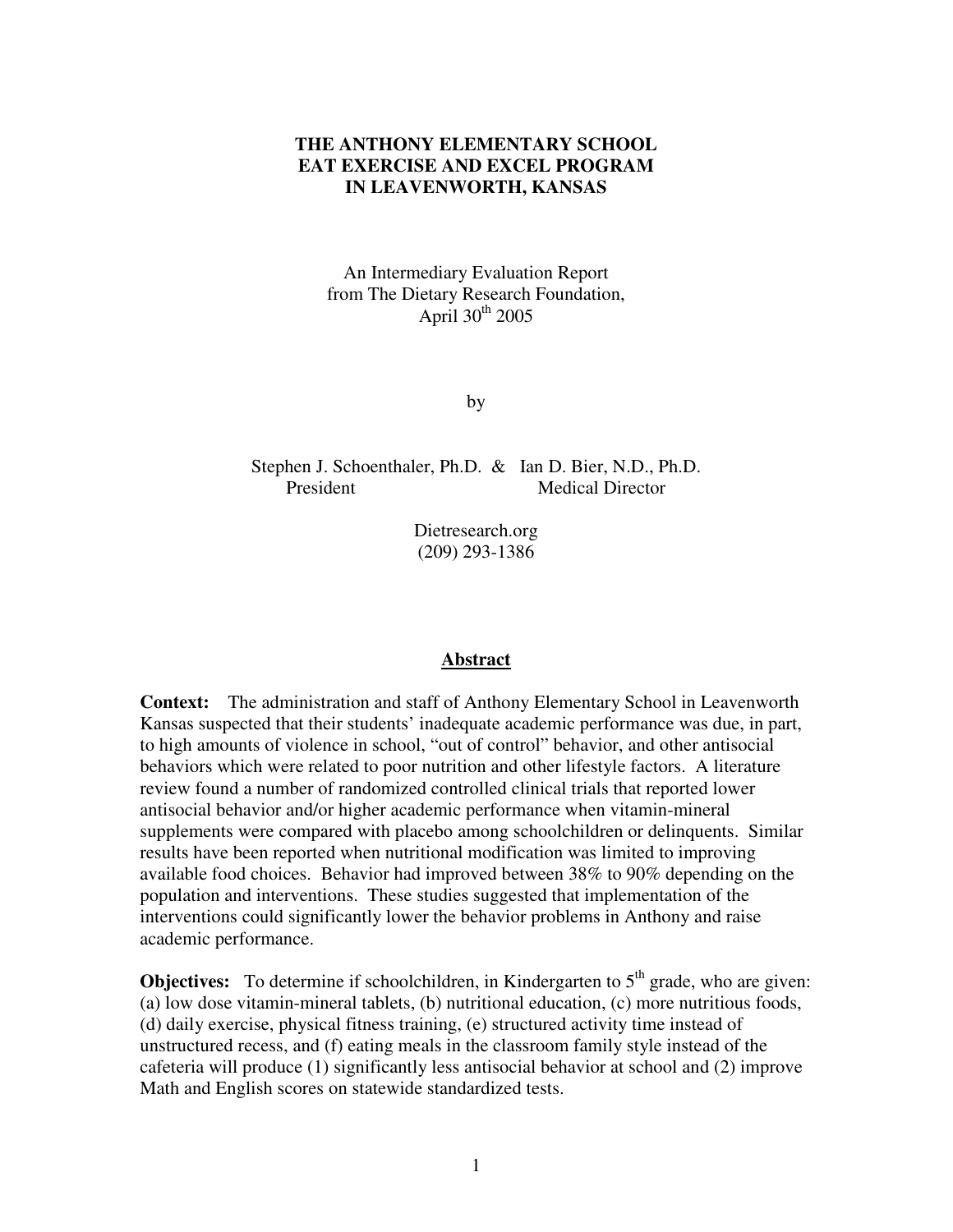**Design:** A quasi-experimental time-series design in which all changes are implemented at the beginning of the 2003-2004 academic year and using the previous year as baseline data.

**Settings and Subjects:** An economically disadvantaged elementary school with approximately 350 students, similar demographically to major Eastern inner-city schools. About two-thirds of participants were minority students. In years previous to the study Anthony elementary had the highest violence and antisocial behavior, and lowest scores in both standardized Math and English tests in their 10 school district.

**Intervention:** Daily vitamin-mineral supplementation at 100% of the USRDA for all vitamins and all minerals (except calcium and magnesium) in a phytonutrient base. This was supported by daily structured exercise replacing unstructured recess, nutritional education, a revised school breakfast and lunch menu stressing better nutrition, and family style eating in the classroom replacing cafeteria meals.

**Outcome Measures:** Violent and non-violent delinquency as measured by official school disciplinary records, and Math and English scores on the Kansas Assessment tests, as standardized test given to  $4<sup>th</sup>$  and  $5<sup>th</sup>$  grade Kansas elementary school children every year.

**Results:** During the baseline year just over 2 students per weekday were referred to the principal's office for disciplinary action for "out of control" behavior, an annual rate of 438 incidents. During the intervention year, such referrals fell by  $95\%$  (438 to = 18). Referrals for disciplinary action for such behavior remains decreased 95% during this second year of implementation. Out of school suspensions fell from 52 to 13, an 80% decrease, and in school suspensions for violent acts fell from 34 to 1, a 97% decrease. Teachers also reported far less difficulty maintaining classroom control, allowing the focus to shift from classroom management to teaching issues. Teacher attrition declined from five to one per year. Most dramatically, scores on the Math and English portions of the Kansas Assessment test rose from  $10^{th}$  or last in the district rank to  $1^{st}$  in Math and  $2^{nd}$ in English scores.

**Conclusions:** Previous clinical trials have shown that poor nutritional habits in children lead to low concentrations of water-soluble vitamins in blood, thereby impairing brain function, and subsequently leading to violence, other serious antisocial behavior, and lower academic performance. These clinical trials showed that correction of nutrientintake, through either a well-balanced diet, or low-dose vitamin-mineral supplementation usually correct the low concentrations of vitamins in blood, improve brain function, and subsequently lower institutional violence and antisocial behavior significantly. This study adds to the literature by showing that the above clinical findings can be generalized to disadvantaged elementary schools using relatively simple policy changes and implementation rather than being limited to the artificial environment of the clinical trial. The program also underscores the importance of classroom control in learning. This program should be continued, replicated in middle and high schools, and replicated in non-disadvantaged schools to see if the behavioral and academic improvements are similar.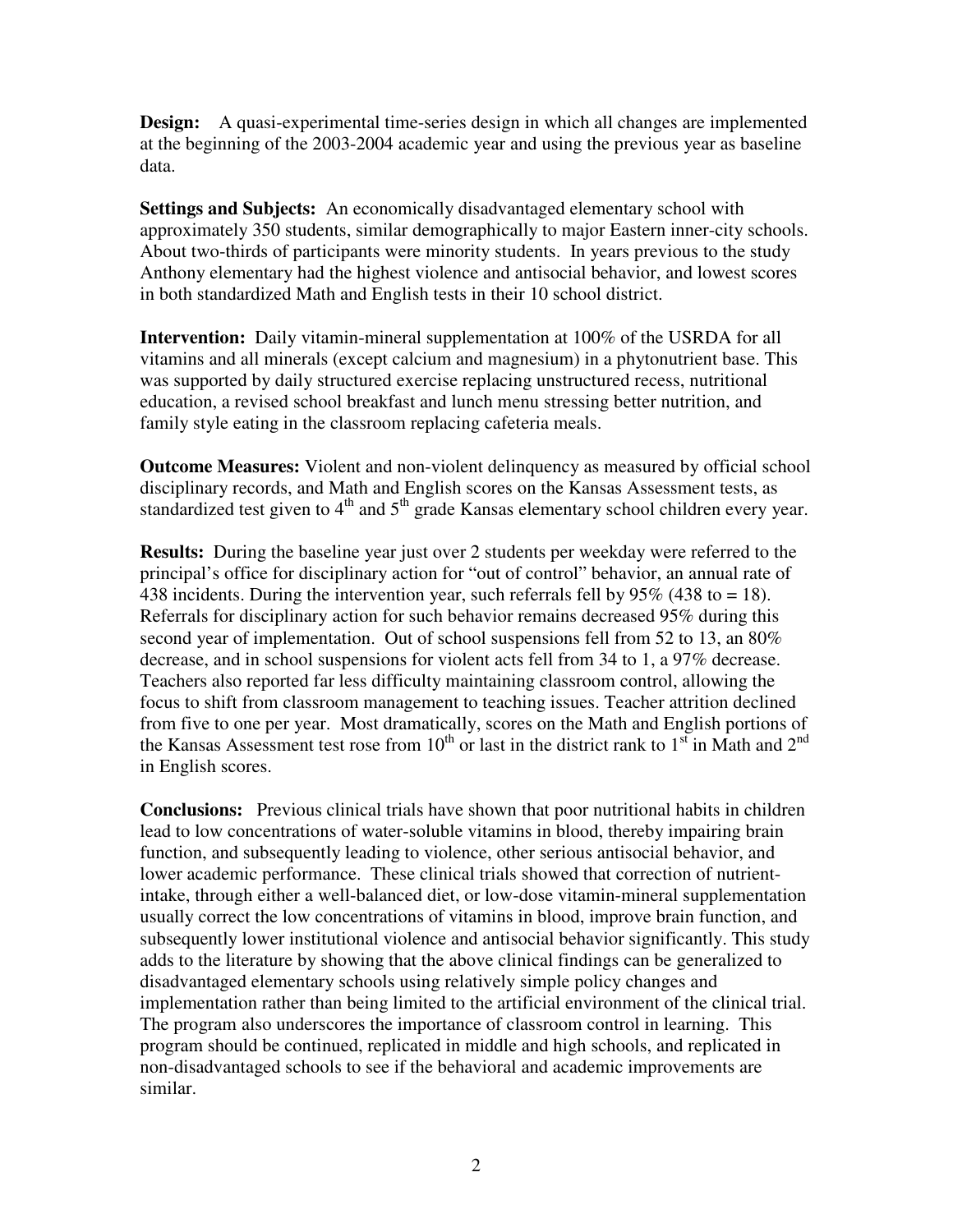# **Table of Contents**

I. Nature of the Community, District, School, and the *Eat Exercise and Excel Program*

The Community, District, and Anthony Elementary School Program Components to lower behavior problems and raise grades

- Vitamin-mineral supplements
- Nutritional education and new foods introduced
- Increased exercise in terms of frequency and type
- Meals in the classroom with teachers instead of the cafeteria
- efforts to raise self-esteem through physical education

The theory under test

• Better nutrition and exercise will improve grades and conduct

## II. The methods and results

Two year Quasi-experimental Time-series Design from 2002 through 2004. The Primary Results comparing the baseline year and year 1 of implementation

- Office referrals, normally over 400, decreased 95% in year one.
- Office referrals have decreased 95% so far in the second year.
- Out of school suspensions decreased from 52 to 13.
- In school suspensions, due to violence, fell from 34 to 1.
- Grades rose from  $10^{th}$  in the district to  $1<sup>st</sup>$  in Math
- Grades rose from  $10^{th}$  in the district to  $2^{nd}$  in England

### Secondary Results

- Physical fitness improved; 40 students met Presidential or National fitness standards, opposed to 3 the previous year
- Teacher turnover declined from 5 per year to 1.
- III. Examination of potential Rival Causal Factors: Internal Validity Checks

Historical Effects—Not Likely Statistical Regression—Not possible Instrumentation Effects—Not possible Maturation Effects—Not possible Testing Effects—Not possible Selection Bias—Not possible Experimental Mortality—No evidence uncovered Selection-Interaction Effects—No evidence uncovered

IV. Examination of potential Rival Causal Factors: External Generalization Concerns Selection Bias or Testing Effects—Not likely Multiple-Treatment Interference—Reasonably Likely Reactivity or Awareness of Being Studied—High likelihood • Placebo, Pygmalion and/or Hawthorne Effects

V*.* Discussion, Conclusions, and Recommendations

VI. List of Selected References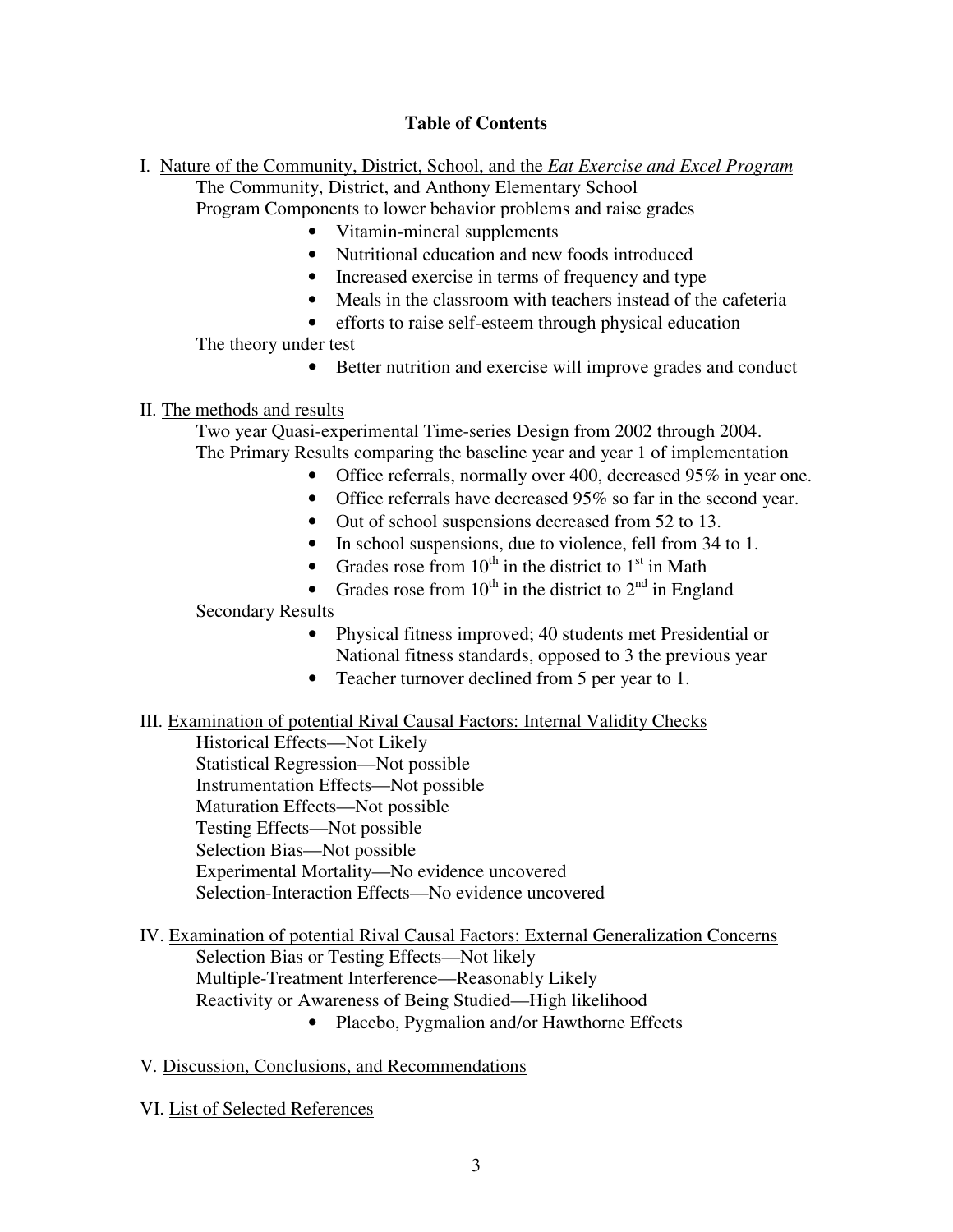#### **Section 1: The Nature of the Community, Anthony School, and the Program**

**The Community.** Leavenworth, Kansas is a modest sized city of about 35,000 residents whose origin pre-dates the Civil War. It lies near the Kansas-Missouri border just to the west of the Missouri River and once served as a staging area for westward migration to Oregon and California. The economic base is a mixture of outlying agriculture and Federal institutions, but the latter do not contribute to the city tax base. This includes the United States Federal Penitentiary, The Dwight D. Eisenhower Veterans Administration Medical Center, and Fort Leavenworth. As a result nearly 50% of the property is rental. While the Federal Penitentiary may be best known, the city is also home of the War College where higher ranking NATO and U.S. officers attend graduate school. The outlying areas also contain several state correctional facilities. This produces an atypical environment that has the same ecological difficulties as multi-million resident cities.

First the community shows great disparity in social economic status with the community having the highest per capita percent of residents with graduate degrees in the state but also one of the highest percentages of residents below the poverty line. Due to federal exemption from the tax base, the district is in the bottom 10% of per pupil funding, similar to many inner city minority districts. The city population is 76% Caucasian, 16% African-American, 5% Hispanic, and 3% other, making racial distribution similar to major eastern and Midwestern cities, but not southern or western cities. Transience is also an issue in military towns, which lowers stability, and the high prison population leads to an increase in single parent families led by women with young children who move to the city to be close to their incarcerated husbands. Although community size suggests a typical suburban upper middle class community, the above problems are more similar to a heterogeneous inner-city culture with a high transient rate and a diverse needy underclass. Sociologists have known for over 65 years that relative deprivation next to great wealth causes the highest property and violence rates. Nationwide, one-third of all youths are arrested at least once by their 18<sup>th</sup> birthday, but the arrest rate in Leavenworth according to the 2000 Census was 38% over one year, not 18 years. The district "at-risk" rate is 48% who quality for free and reduced meals due to poverty. These factors make the environment similar to an inner city of a major eastern city or northern Midwestern city rather than a suburban community.

**Anthony Elementary School.** This modest sized school of about 350 students offers pre-kindergarten through the fifth grade and is one of 10 schools in a district which had 4304 students during the 2003-2004 academic year at census. Classes are typical in size, between 15 and 25, but resources are scarce due to the poor tax base and the transient nature of the student population is problematic. Weapons detection in several district schools and bomb threats were not unknown. Our impression of the Anthony faculty, staff, and administration is very high dedication to providing these disadvantaged children high quality services. A few teachers leave each year, an average of 5 of 18, but most seemed to hope for less disciplinary and control problems that inhibit learning.

Academically, Anthony students averaged  $8<sup>th</sup>$  on the Kansas Assessment tests of both Math and English each year when compared with the other 9 district schools. The Leavenworth First City Success program identified the following community and school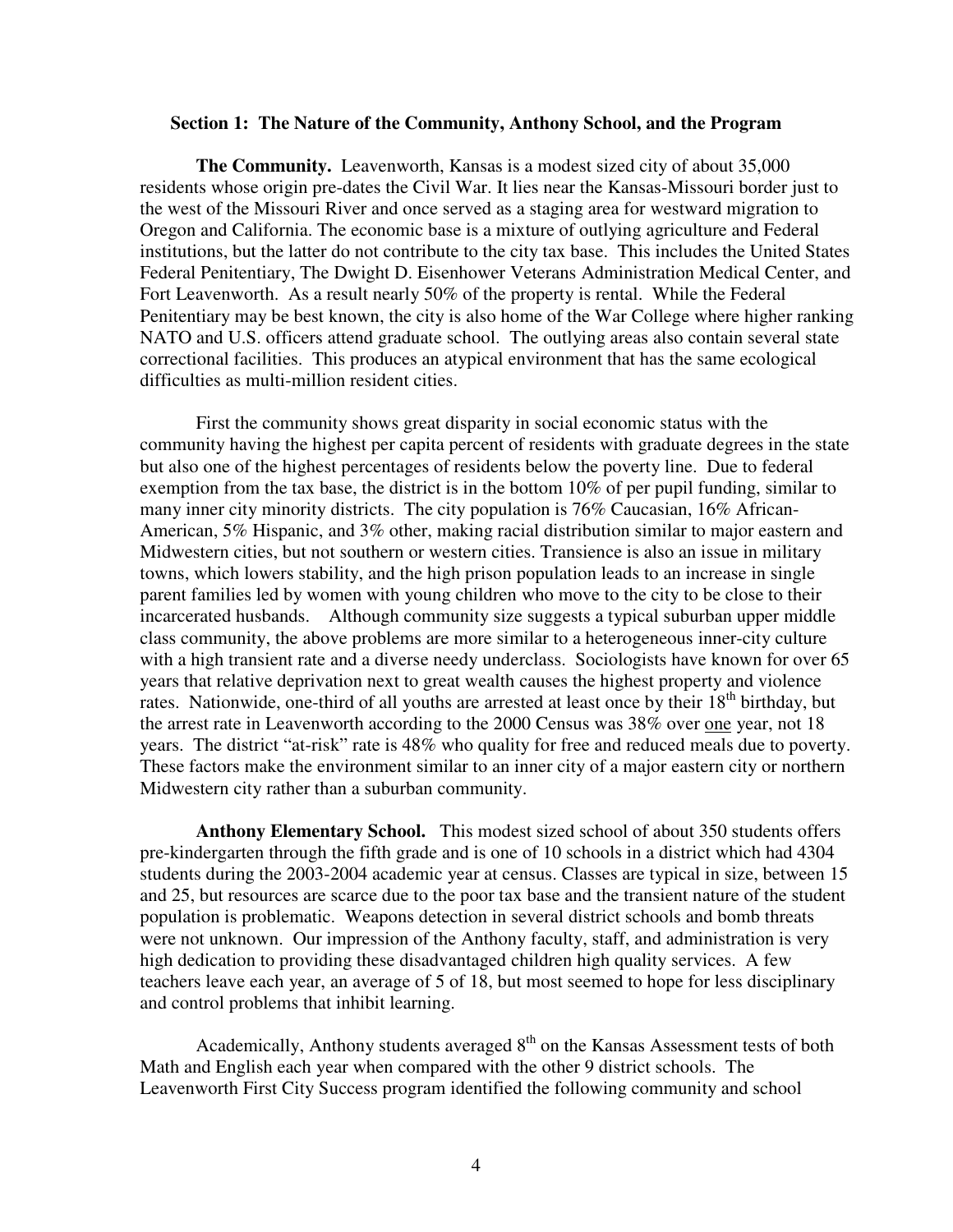factors that put Anthony students at-risk of educational failure: high rates of violence in school, high numbers of suspended/expelled students, high poverty rate, high percent below proficiency standards on state assessment tests, and low parental literacy. Interviewed faculty added familial difficulties, transience, drugs, and student feelings of hopelessness, and anger to this list.

Anthony Elementary has the highest poverty rate in the district with 79% of students receiving free or reduced lunches. More than 60% are minorities as opposed to 24% in the remainder of the district. About half the students live in a housing project called "the ghetto." Transient rates are 30% each year. Anthony had the highest number of office referrals and acts of violence among the elementary schools in the district. According to the principal, the police were called once a week on average.

The school district uses what is known as the Girls and Boys Town Model of Instructional Discipline, which mandates that teachers deal with all antisocial behavior with the exception of students who have lost control. This means that referrals to the principal's office are only for major disruptive offenses. The 2,635 K-8 student body generated 4,705 office referrals, with Anthony Elementary being the highest proportion. The state average violence rate against students is 8%, but the four Title I elementary schools each exceeded this average with Anthony being the highest at 13%. Before the 2003 academic year, the principal of Anthony reported, on average, about 2 referrals per day for disciplinary matters.

### **Section 2: The Methods and the Results**

**Methodology.** In 1957, two experts in education, Stanley and Campbell [1], wrote the seminal textbook on how to analyze the results of change in educational programs that is still cited today in leading social science texts [2-4]. The better educational research used what they called quasi-experimental designs rather than experimental designs [1]. One quasi-experimental design that remains in favor is called the interrupted time-series, which was used in this study. The design consists of the institution measuring the primary variable of interest (antisocial behavior in this case) repeatedly during a lengthy baseline period. Intervention then starts followed by repeatedly measuring the same variable over an equally long intervention period. A minimum of half a dozen baseline and intervention measurements are taken to determine trends over time.

The study was designed to record the number of disciplinary referrals to the principal's office for 6 two-month intervals before and 6 two-month intervals after intervention. The theory states that the reduction in antisocial behavior immediately after intervention should be significantly larger than the average variation between adjacent cycles. This procedure is capable of detecting minor and major changes as well as whether there is any time lag before the changes appear. In this study, improvements were instantaneous appearing in the first month of implementation. Coding is simple; the date of each disciplinary referral during the two year period is placed in the appropriate two-month time frame with the results of each time frame being plotted. Campbell and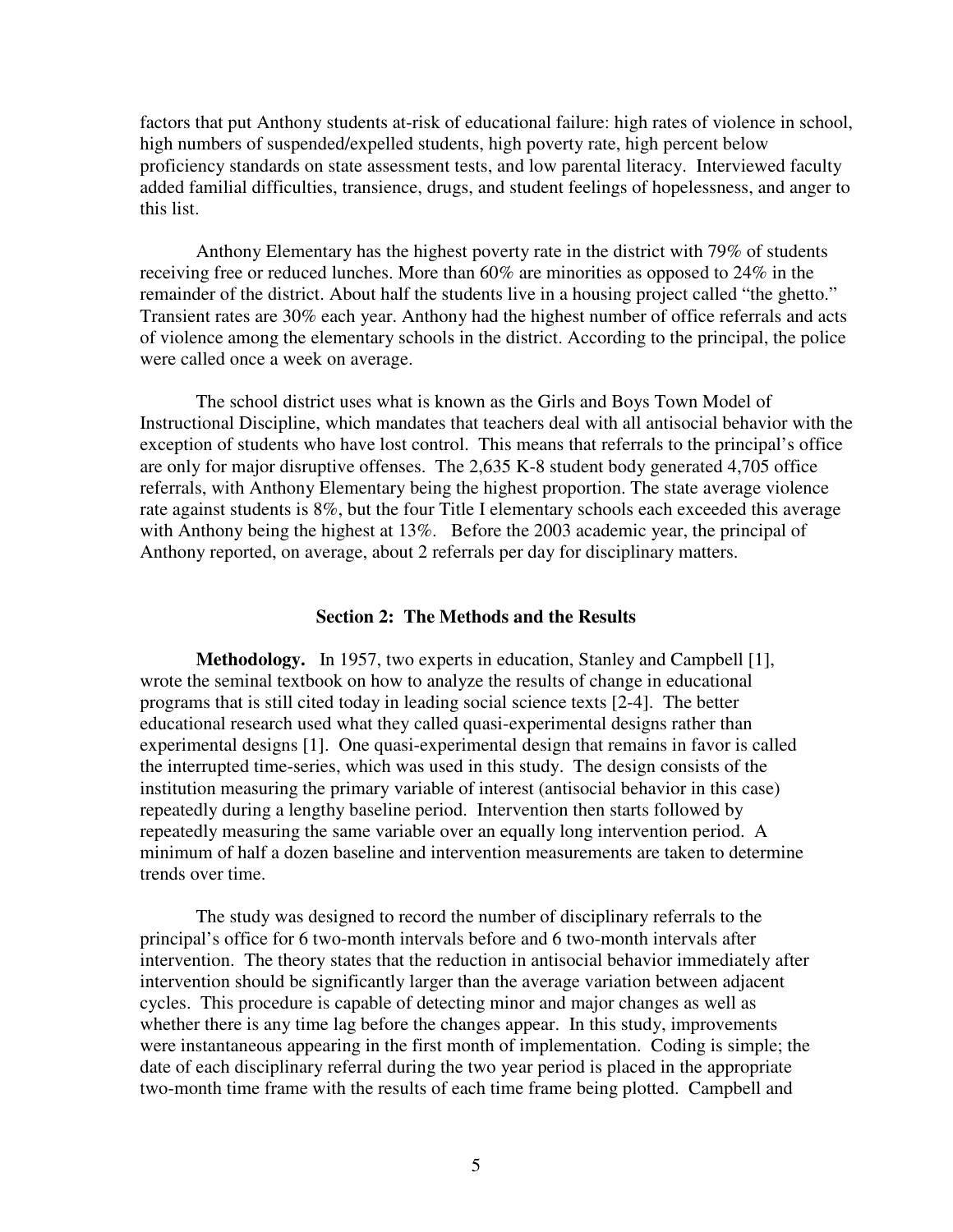Stanley pointed out that results after program implementation are deemed to be valid (i.e. due to the program) unless one or more of eight "rival causal factors" can be identified that cannot be eliminated. In this study, all eight potential rival causal factors were considered as follows.

**Main Results.** There were approximately 5 schoolchildren referred to the principal's office for disciplinary each day during the baseline year (2002-2003) or a total of just over 400 incidents. During the beginning months of the intervention year, referrals fell from about 2 per day to about 2 per month, a 95% reduction.

The monthly breakdowns during the baseline year confirmed that similar to other schools, behavior tends to deteriorate slightly over the year, is worst in the late spring, but returns to similar lower levels at the start of the next year. After a year and a half of intervention, the referral rate of children deemed 'out-of-control' by their teachers has remained at about 2 per month.

This stability being maintained a year and a half later strongly suggests that the greatest threats to external validity (placebo effects, Pygmalion effects, and/or Hawthorne effects) are not a factor. When these psychological confounds appear in a study, they tend to wear off in a few weeks or months, as effects unrelated to the intervention tend to be fleeting [5]. We have found no reports ever of multi-year permanent placebo effects.

The most serious acts of concern involved in-school and out-of-school suspensions. Out-of-school suspensions decreased from 52 to 13 or 80% and in school suspensions, (due to violence), fell from 34 to 1 or a 97% reduction. The 86% reduction in both types of suspensions combined (i.e., 86-14) is very consistent with a  $95\%$ reduction in faculty referrals to the principal's office and cross-validates that the results were not biased due to the principal's central role in the study since faculty and staff generated similar results.

The second area of interest was academic performance on the statewide Kansas Assessment Tests for English and Math. Anthony's performance in both subjects was near the bottom in the District for the spring 2003 tests. However, they rose to first in English and second in Math when compared to the other 9 district schools in the spring of 2004. Equally impressive, for the first time, not one child failed in Math. No child really was left behind at Anthony in Math in 2004.

Scientifically, we are less certain that these results were due to the intervention program since it was not possible to measure growth bi-monthly; the test is only given once a year. However, more confidence can be placed in the Math and English findings if the same results occur in May of 2005. That information will be included in the final report.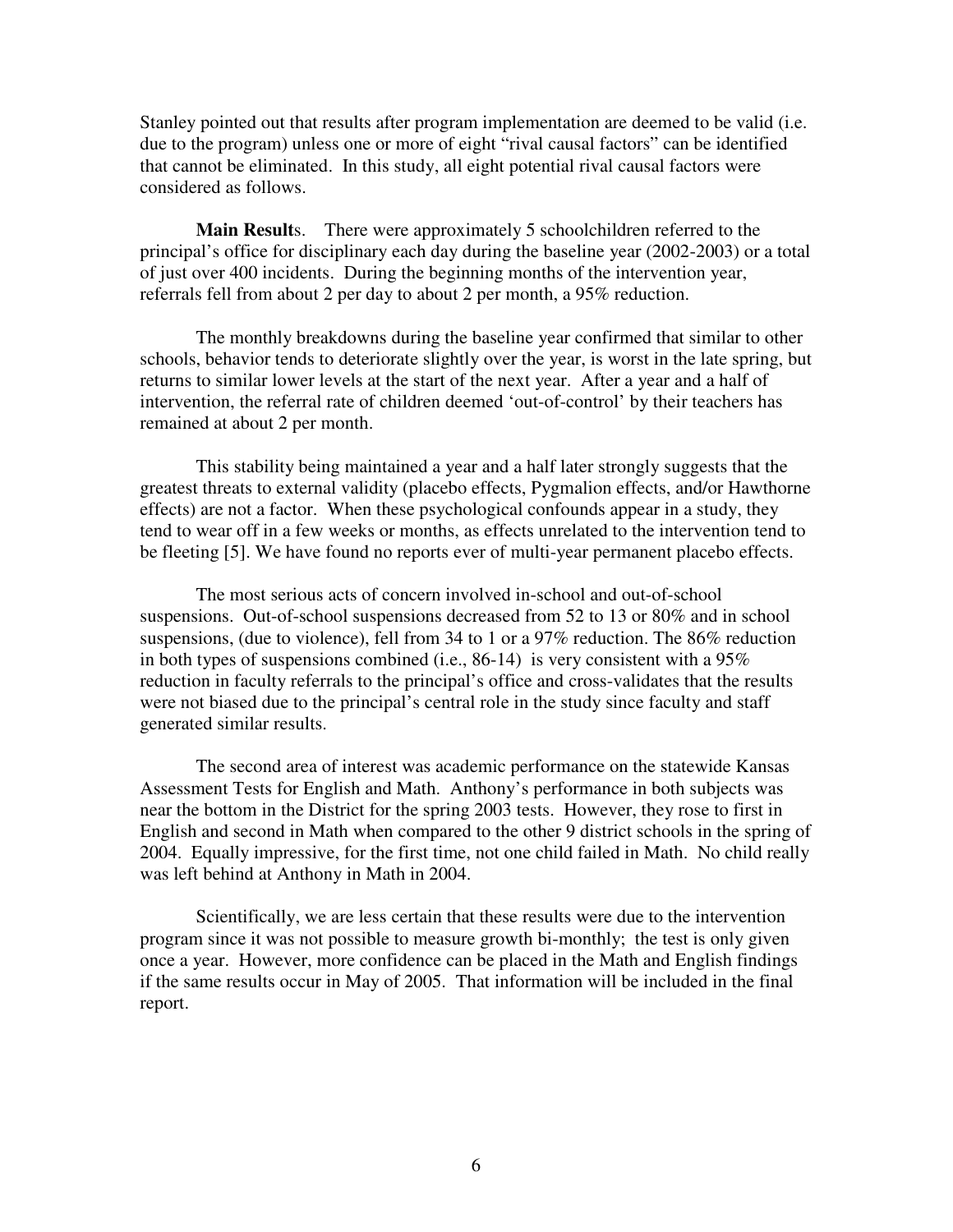#### **Section 3: Rival Causal Factors concerning Internal Validity**

**Historical Effects**. This refers to any other specific events that may have occurred at the start of the study or during the study that may have produced the results [Reference 4, page 81]. A common problem in education research is that after successful change on some objective, such as grades or behavior, scientists and school administrators do not closely examine all other major changes that occurred during the same time period as the evaluated new program.

Historical effects are very unlikely to have caused the gains in academic performance or the 95% reduction in antisocial behavior in the Anthony School Eat, Exercise, and Excel Program. The school administration made a conscience commitment before implementation to avoid any other changes that might impact academic performance, behavior, or obesity during the entire school year. Other ideas were simply put on hold for one academic year.

**Statistical Regression.** This is "the tendency of groups that have been selected for study on the basis of extreme high or low scores to regress or move toward the mean or average on second testing" [Reference 4, page 83]. Regression toward the mean is unlikely the cause of the success in the Anthony School Eat, Exercise, and Excel Program for multiple reasons on academic performance or the antisocial behavior. In 2002-2003 63.8% of the students met federal "at risk" standards, but during the second year of intervention that rose to 84%. This increase has been trending upward for three years and traditionally "at-risk" is inversely correlated with both behavior and academic performance.

Antisocial behavior. When antisocial behavior is measured monthly in U.S. schools a distinct pattern emerges. Antisocial behavior is lowest during the first two months of the school year in the fall, gradually rises during the academic year, and then rises sharply during April, May, and June, but falls back to the same level as the previous fall during the new academic year [6]. Thus, if a comparison was made of only spring and fall antisocial behavior rates, nearly every school would report superior behavior in the fall. That type of analysis was not done at Anthony. A comparison was made of the average rate of antisocial behavior for the 2002-3 and 2003-4 academic years and antisocial behavior was 95% lower during the second year. Antisocial behavior was almost non-existent during the fall and crept up slightly in late spring producing an annual average reduction of 95%. In the fall of the second year of implementation, again antisocial behavior was 95% below pre-intervention levels and has remained constant.

Regression to the mean was eliminated as a possibility by simply choosing a long enough time period to see if the target problem area ever returned to pre-intervention levels. Since it did not, the results cannot be considered due to statistical regression. There is a second reason why regression to the mean is not plausible. When monthly disciplinary rates vary they tend to produce a wave-like curve with some months being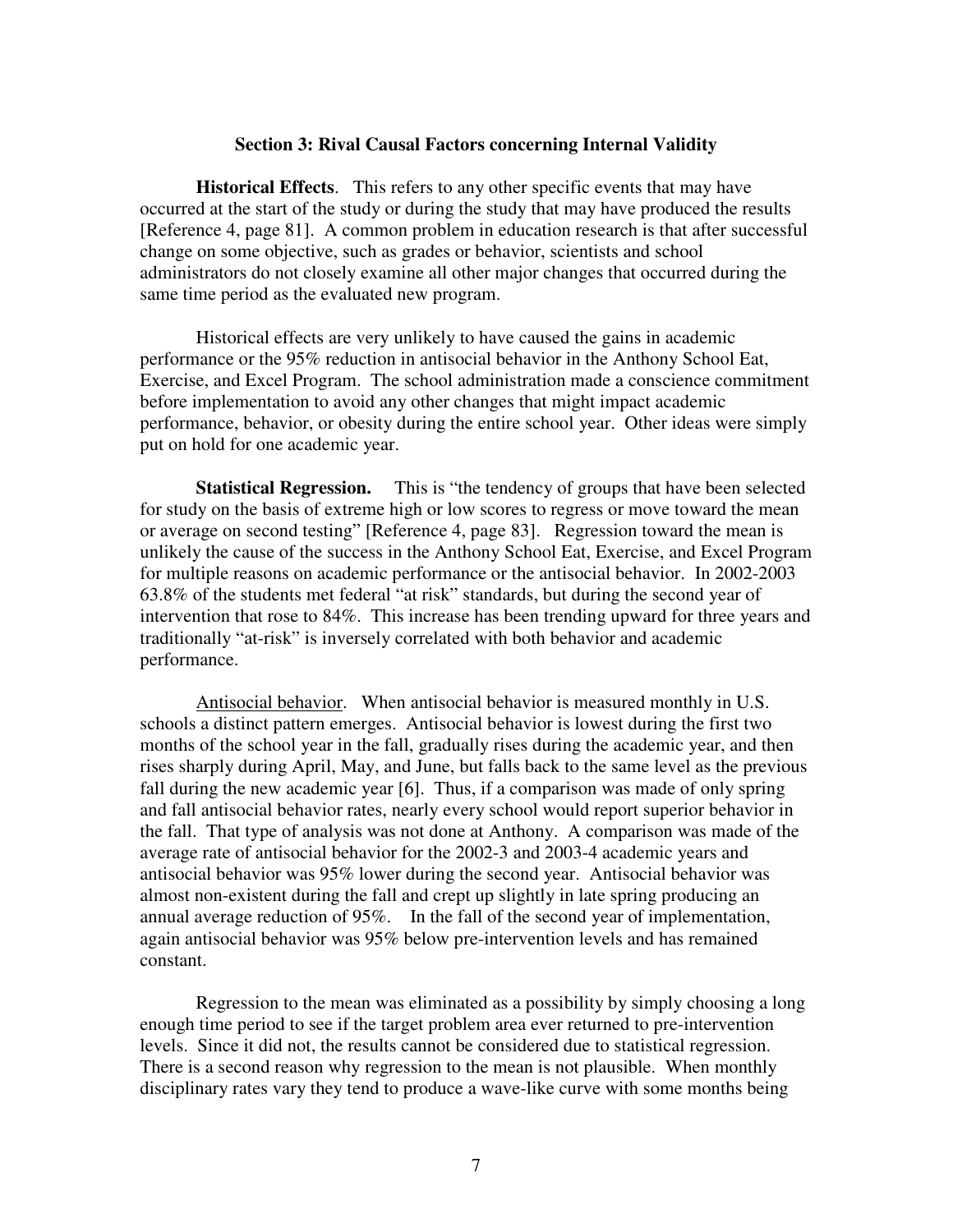slightly higher and others slightly lower. The reduction in disciplinary actions is supposed to regress toward the average, not cross the average and go to the opposite edge of the wave. Thus, statistical regression is not consistent with the findings and is ruled out as a possibility.

Math and English scores. Regression toward the mean is unlikely (but not impossible) for the remarkable improvement in both academic areas. These scores are recorded annually on the standardized Kansas Assessment tests instead of monthly. Schools that excel one year are likely to "slip" back toward the average the next year due to regression toward the mean and schools at the bottom are likely to rise modestly the next year due to regression. If regression was the reason for gains in academic performance, the school's academic rank from 8<sup>th</sup> should have been about half way to average (i.e.  $5^{th}$ ) ending the year at  $6^{th}$ , not  $1^{st}$ .

Rising from  $8<sup>th</sup>$  to  $1<sup>st</sup>$  in one subject and to  $2<sup>nd</sup>$  in the other is not consistent with regression. Like the change in antisocial behavior, these gains are simply too large to be attributed to the phenomenon called regression toward the mean.

**Instrumentation.** This "involves changes in the measuring instrument from the beginning or first period of evaluation to the second, later, or final evaluation," [Reference 4, page 83]. This is the third most common "rival causal factor" to explain educational program success as it occasionally happens on education tests. When scores are unacceptably low, some institutions produce fictional gains by making the tests easier. Likewise, teachers could change their standards for when to refer students to the principal's office for discipline. Instrumentation issues do not seem to apply to this program.

Math and English scores. There is no chance that the improvement in grades was due to the state making the Kansas Assessment tests easier last year. This possibility was eliminated by comparing Anthony academic performance to the other schools performance in the district. Since any changes in the instrument, (increased or decreased difficulty), would be constant at all schools, the effects of any such change would be eliminated by only making between-school comparisons in which rank in performance was compared.

On the other hand, closer examination of no child failing the Math test requires closer scrutiny. The fact that this remarkable phenomenon was not reported by any of the other schools in the district adds weight to the claim that this program not only worked well, but exceeded all expectations.

Antisocial behavior. Modest changes in school violence and disciplinary referrals could be due to changes in instrumentation where teachers or administrators use slightly different standards after a new program is implemented. The latter did not appear to occur as major efforts were made by the principal to keep her standards and record keeping consistent and the number of referrals received by the principal still dropped 95%. Change in some individual teacher decision-making concerning whether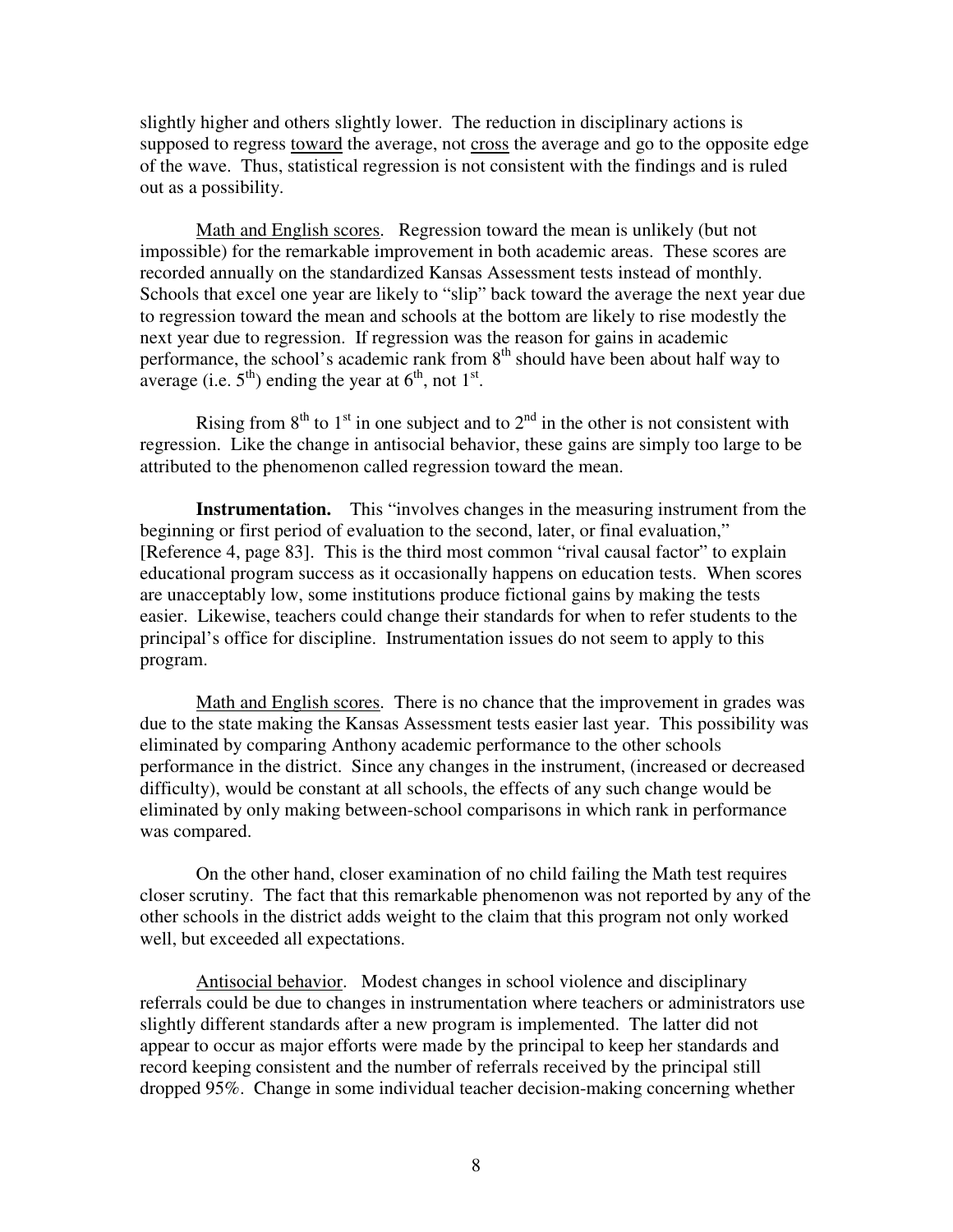to make a disciplinary referral is the more likely instrumentation problem, if one existed. This may occur when: (a) massive staff turnover occurs and the replacement staff has different standards or (b) a few individual teachers attempt to "help" the program work by not referring students. The second type has its own name, Pygmalion effects. There was an atypical instrumentation change by the teachers. As behavior improved drastically, new stricter norms gradually developed. Thus, incidents during the later part of the study were often for behaviors that would not have resulted in disciplinary during the baseline year. In effect, reverse instrumentation occurred making the changes all the more dramatic.

The first is not believed to have occurred for two reasons. First, there was no massive staff turnover; replacement hires were minimal. Second, the use of substitute teachers fell slightly as permanent staff used less sick days. It is well known that substitutes are likely to face more disciplinary problems than permanent teachers as students "test" what the limits are. However, the difference in substitute use is too small to account for much variance in antisocial behavior.

Pygmalion effects are not believed to have occurred for two reasons. First, historical analysis shows that staff who must maintain control to perform their duties do not tend to change their norms as to when administrative discipline is sought [5]. This study implemented dietary changes and the staff was not told to expect improved behavior. At debriefing every staff member reported they were surprised to see violence fall after implementation so none could have attempted to "help" the results. The second reason is even more persuasive. When staff attempt to help a new program, (and the results are therefore artificial), the results eventually wear off and antisocial behavior returns to pre-intervention levels. Institutions that have used such dietary changes have reported long term permanent improvements in behavior making this concern at worst, minor, and most likely, irrelevant.

In short, no evidence could be found that would suggest the reduction in antisocial behavior were due to instrumentation change by the teachers or principal.

**Maturation effects**. This "refers to biological or psychological changes in the respondents during the course of study that are not due to the experimental variable," [Reference 4, page 82]. Primary and elementary schoolchildren show remarkable change over short periods of time, much faster than high school students. Experienced educators can distinguish the difference in disciplinary problems and control of second and fourth graders with ease. This raises the question of whether the improvements in conduct and grades might have been due to simple maturation. The answer is no.

Math and English Scores. The improvement in rank can not be due to maturation effects. All students in grade 4 were tested on Math and all students in grade 5 were tested on English. In effect, there was a single test given once to each child preventing the possibility of any maturation effect. The comparisons were then made of  $5<sup>th</sup>$  graders between schools and 4<sup>th</sup> graders between schools. This creates a different potential confounding problem, namely, were the students at each school equivalent academically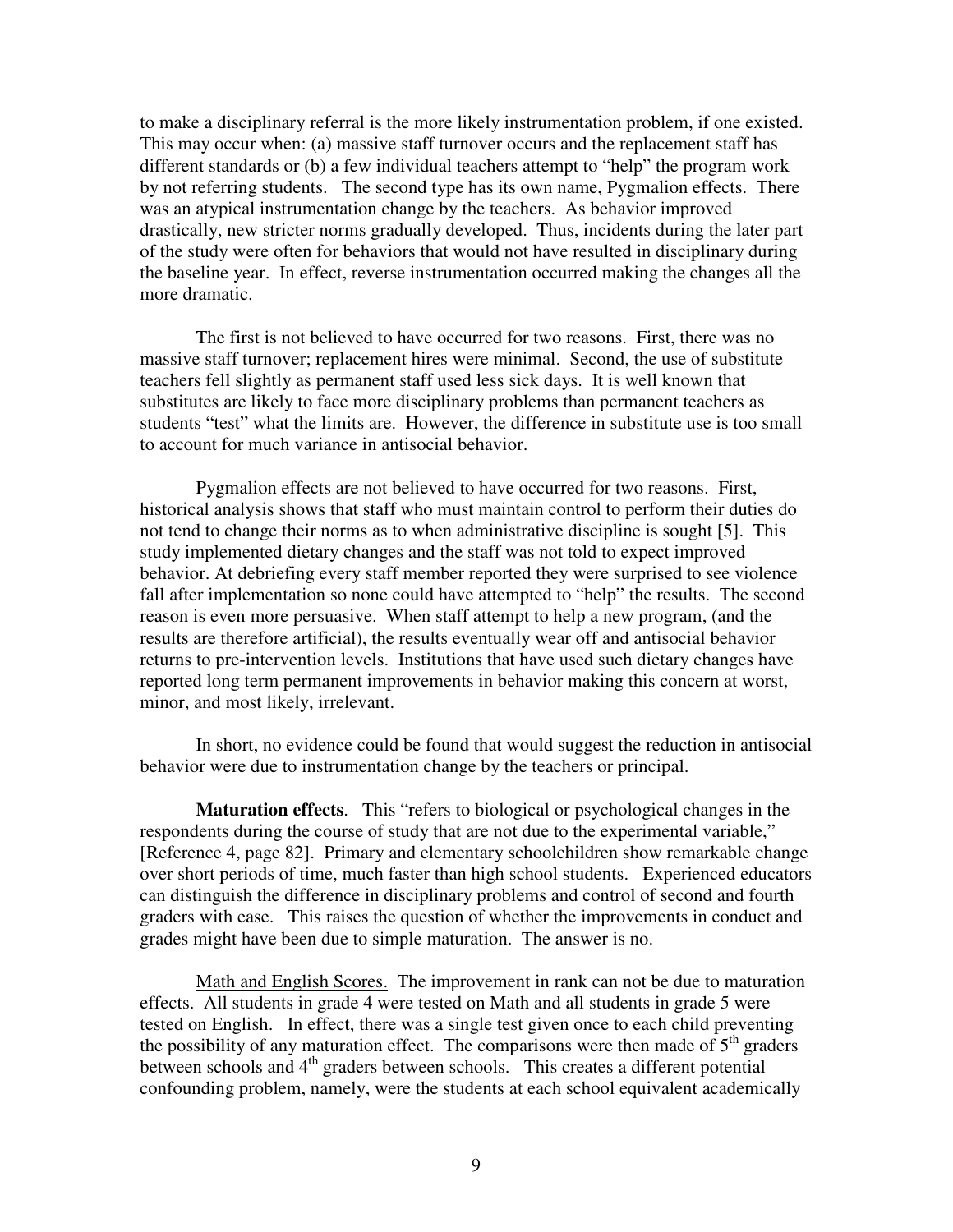in the year before implementation? The answer is no. They were no equivalent in academics during the baseline year. Statistical regression would thus be likely to raise the Anthony scores from  $10^{th}$  slightly, but not to  $1^{st}$  and  $2^{nd}$  in Math and English. Thus, there is no evidence of maturation or regression accounting for these gains.

Antisocial behavior. Maturation is a serious potential confounding factor with antisocial behavior of children. Experienced educators recognize that classroom control and disciplinary problems get worse not better during grades one through seven, become the worse during junior high (grades seven and eight) and then maturation in conduct gradually appears throughout the high school years in terms of minor disciplinary problems. In contrast, based on FBI data serious offenses (i.e., felonies) are almost nonexistent before age 8 or 9 and increase until age 17 [7]. These factors were considered and controlled. Maturation effects were not a factor since there was no substantial change at Anthony in the number of students enrolled in any grade and the reduction in antisocial behavior was constant across all grades.

**Testing Effects.** Many studies pre-test the students in a control and experimental group to ensure equivalence at the start of a study. Testing effects "refers to the bias and foreknowledge introduced to respondents as a result of having been pretested." This is not a factor since students were not pretested in either Math, English, or antisocial behavior.

**Selection Bias.** This "occurs when the researcher chooses nonequivalent groups for comparison," [Reference 4, page 84]. This was probably the greatest potential threat to the validity of the study and care had to be taken to avoid it. For example, it would be unfair to compare change in disciplinary acts at Anthony with change in disciplinary acts at the other schools that had comparatively little disciplinary problems. The "control" group schools had relatively little room for reductions in antisocial behavior given their lower quantity during the baseline year. The better comparison was a monthly rate at Anthony during the baseline and intervention years which scientifically is called a quasiexperimental time-series design that avoids selection bias. [1].

**Experimental Mortality**. The loss of participants in a longitudinal study over time is referred to as experimental mortality [Reference 4, page 84]. It can be a serious problem when many of the worst behaved students leave during the experimental timeperiod but few left during the baseline time period. No evidence of this has been found. Just like instruction worked against the study, the same can be said for experimental mortality. Anthony staff found themselves admitting students who had been expelled from the other elementary schools due to the favorable reputation Anthony was developing.

**Selection-Maturation Interaction.** Even though none of the above seven areas of concern may account for program change, the interaction between them or a combination of them may bring about the obtained results in some studies. For example, one study did not control for age (selection bias) or spot a potential maturation effect when older delinquents were treated elsewhere and later found that the reduction in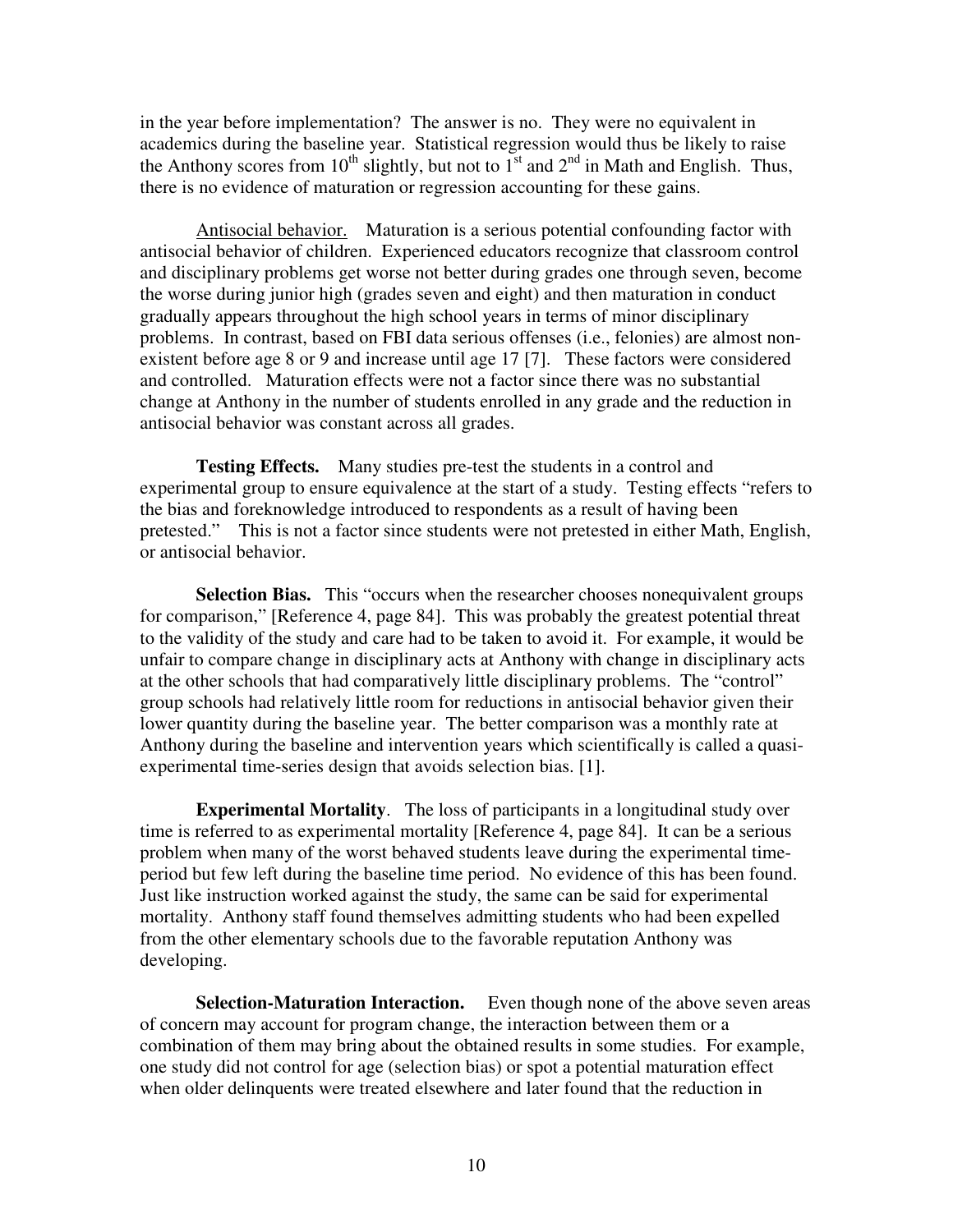antisocial behavior could be explained by these two factors [Reference 4, page 84]. This type of confound does not appear to exist since neither age nor maturation is a factor.

**Summary concerning eight variables related to internal validity.** This study has considered the possibility of historical effects, maturation effects, testing effects, instrumentation changes, statistical regression, selection bias, experimental mortality, and selection-maturation interaction as alternative explanations for the reductions in antisocial behavior and increase in academic performance. No evidence was found that any of these considerations contributed significantly to the remarkable improvements made in the Anthony Eat, Exercise, and Excel Program.

The next section deals with the issue of external validity. This addresses the question of to what extent can the results at Anthony confidently be generalized to other schools and school districts? The primary issues to be reviewed here, according to Stanley and Campbell, are: (a) selection bias; (b) testing effects; (c) reactivity or awareness of being studied; and (d) multiple-treatment interference.

#### **Section 4: Variables Related to External Validity and the ability to Generalize**

**Selection Bias.** This is the greatest threat to the external validity of the study. By external validity, we mean in what other situations would this program produce similar results? It is axiomatic that the greater the differences between Anthony and other institutions, the greater the risk of producing different results; conversely, the greater the similarities, the greater the chances of producing identical results.

We believe the most relevant characteristics of Anthony include its multi-racial student makeup; students in pre-Kindergarten through grade five; a high percentage of children with one parent absent from home (incarcerated in Leavenworth Federal Prison); location in a modest sized city with 10 schools; and location in an area with a high transient population.

The more obvious questions are whether such programs would generalize to older students in junior and senior high schools and whether they would generalize to major metropolitan cities.

**Testing Effects.** As stated before, the absence of pre-testing of students eliminates this as a confounding factor.

**Multiple-Treatment Interference**. This occurs when more than one treatment variable is used on the same subjects [Reference 4, page 86]. In this study, each component of the program could be viewed as a separate treatment, (i.e., nutrition, exercise, and curriculum changes). Whether this is a problem or not depends on the eye of the beholder. If we treat the evaluation through the eyes of a school administrator, most would be interested in the degree to which the entire program works and the costs of each component. However, the scientist who is primarily interested in causation would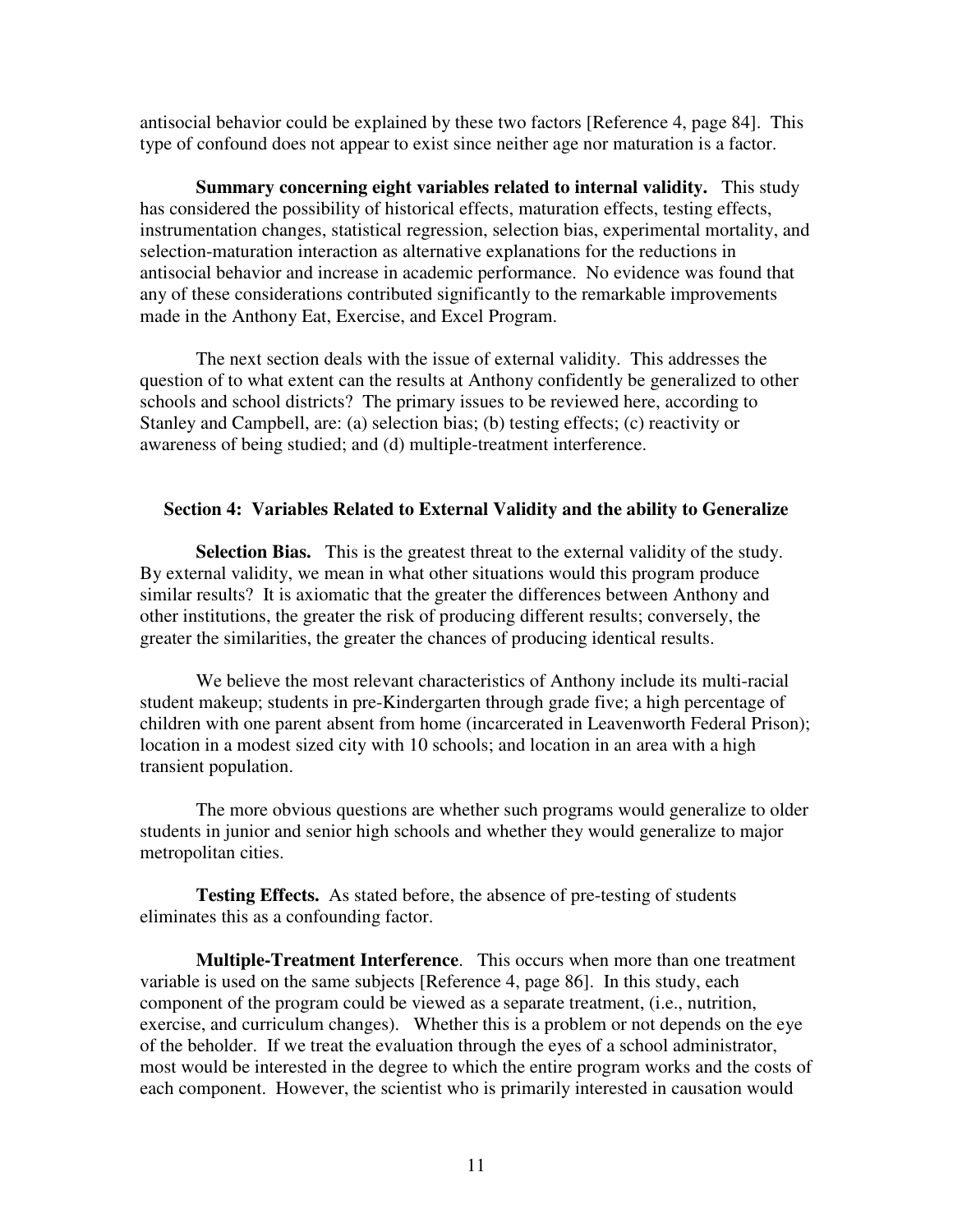likely be troubled by so many components within the program and ask the question of which part(s) caused the improvements. This is a legitimate question, but impossible to answer since all parts of the program started concurrently rather than consecutively. Still, it is worthy to list the major components that are likely to have had some effect.

The school district created the program with a literature search of evaluated programs that had been able to reduce school violence and antisocial behavior and then created this program by taking various parts from other institutions. The cornerstone of the program was a daily multiple vitamin-mineral supplement containing approximately the US Recommended Daily Allowances of all vitamins and most minerals for which an RDA exists. (The exceptions were calcium and magnesium, which were in lower amounts then the RDA due to bulk). The primary difference between these chewable tablets and other supplements was a base made out of foods containing trace phytonutrients, the same things found in similar quantities in a diet of fruits, vegetables, and whole grains. The second major component was an increase in the physical education program in terms of frequency and type. What makes the Anthony Project unique is the psychological component of improving self-esteem as a part of the physical education component. A third factor is the reliance upon county nutrition services to share with the teachers the latest nutrition information so healthy eating could be incorporated into the curriculum at all grades. A fourth factor is creating of a "new food" day each week in which students were taught to try new foods to expand knowledge on what they liked and did not. This increases variety of food intake, which is a component of good nutrition. A fifth factor was moving meals from the cafeteria to the classroom which undoubtedly contributed to less antisocial behavior since cafeterias are prime locations for antisocial behavior. Since each of these components started together, there is no way empirically to unravel how much each contributed to the total improvements. This makes the Anthony project a successful educational program rather than a single variable scientific experiment.

**Reactivity or Awareness of Being Studied.** This means that the subjects, or participants, (i.e., students, teachers, staff, administration) are aware of what is supposed to happen. It is described as "placebo effect" when referring to the students, Pygmalion effects when referring to teachers, staff, administration, or researchers, and generically as Hawthorne effect [2]. There are only two ways to cure this type of confounding interference.

One is a different research design that is experimental rather than quasiexperimental [1]. Ideally a sample of students is pre-tested, randomly assigned to a control and experimental group with equal pre-test scores, intervention then starts in the experimental group only, and then post-testing is done with a check to make sure that no one knew whether any student was in the control or experimental group. This type of study cannot be done on the Anthony Program since it becomes obvious as to who is eating in the cafeteria or the classroom and who is getting the extra exercise. However, such designs have been done using supplements and placebos successfully on youths aged 6-12 years [5, 6], 13-17 years [5,8] and 18 to 25 years [5,9]. The children given supplements produced nearly a 50% reduction in antisocial behavior and massive gains in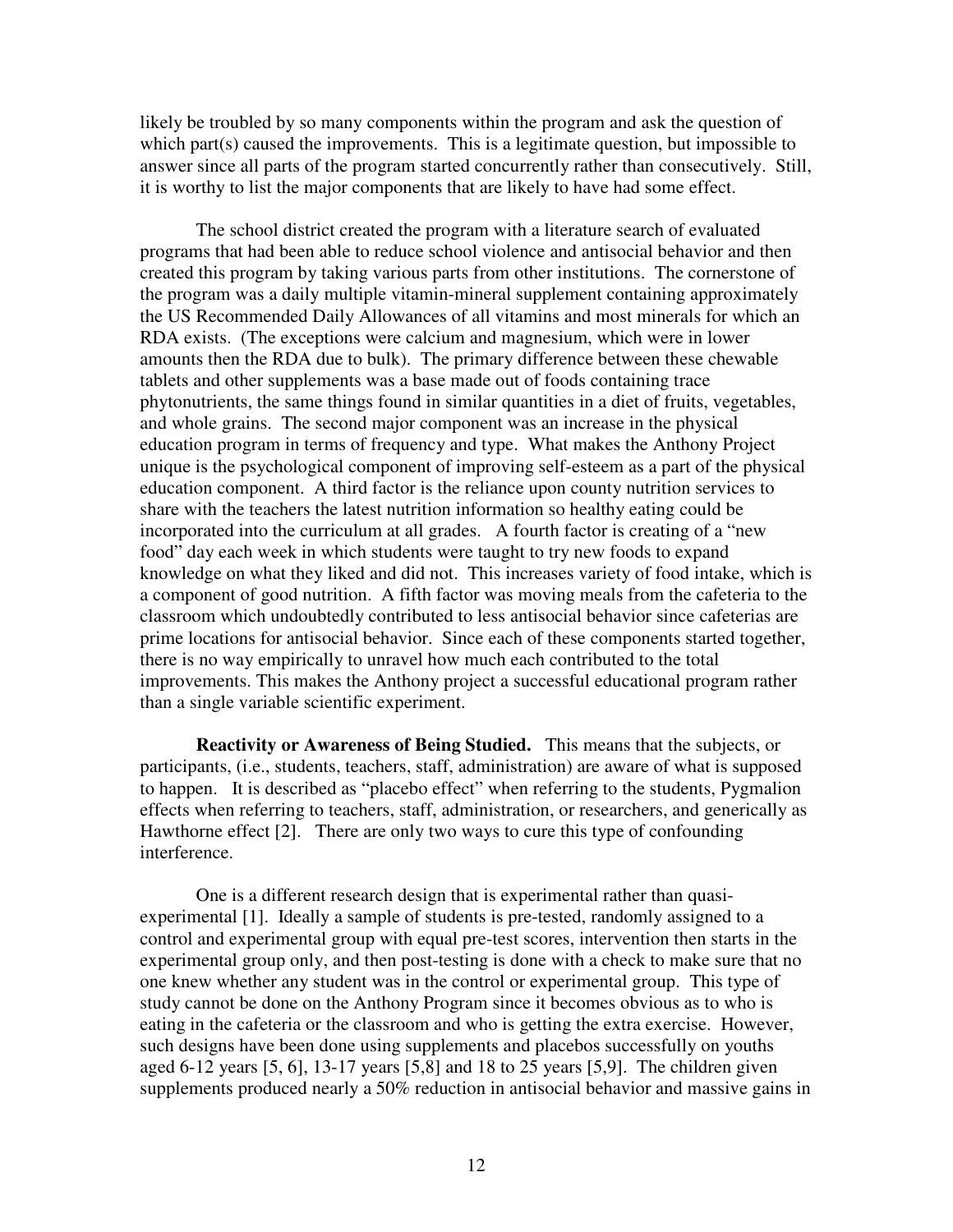academic performance, but not as much as the Anthony program. This is to be expected. Only one of these experimental studies included a food education component and none included the emphasis on exercise and self-esteem, which surely contributed to the program.

The second way to eliminate placebo, Pygmalion, or Hawthorne effects is to evaluate the program long term [1]. There is no such thing as a permanent psychological effect. Either the gains are sustained or not. This is the only way to practically evaluate such programs. The length of this program has restricted the probability of any of these effects being significant.

A third procedure was suggested as early as 1983 and implemented only once in a research design, a quasi-experimental interrupted time series design in which a correctional institution went back and forth repeatedly from a broader to a narrower diet [10]. Every time the diet was broadened to make it healthier, antisocial behavior fell significantly and every time diet was restricted, antisocial behavior rose. Institutional administrators however have been understandably hesitant to return to a previous diet when they knew that more problems existed at that time making long term evaluation the most pragmatic design.

#### **Section 5: Discussion Conclusion and Recommendations**

**Discussion.** The approach taken here is somewhat novel, but well grounded in science. The vitamin-mineral program component impacting behavior, academics, and intelligence had already been demonstrated in clinical studies, published in the scientific literature and attempted in school settings [5, 6, 8, 9, 11-13]. It should hardly be surprising to find results in this type of applied research that are consistent with the results of well-controlled clinical studies.

**Conclusions.** Making sure that children are well nourished at school by the use of supplements, nutritional education, quality food with variety, and regular exercise in school settings has immediate impact within days on the conduct of schoolchildren, allowing teachers to maintain control in the classroom and focus on education. It also follows that well-fed healthier children will do much better on academic performance tests.

**Recommendations.** These findings are simply too important to be ignored. Different recommendations follow for different institutions.

For schools, the obvious answer is to import as much of this program as possible for as long a period as necessary to assess the impact on behavior and eventually academic performance. A three-month pilot study should amply demonstrate the behavioral benefits that any district could expect.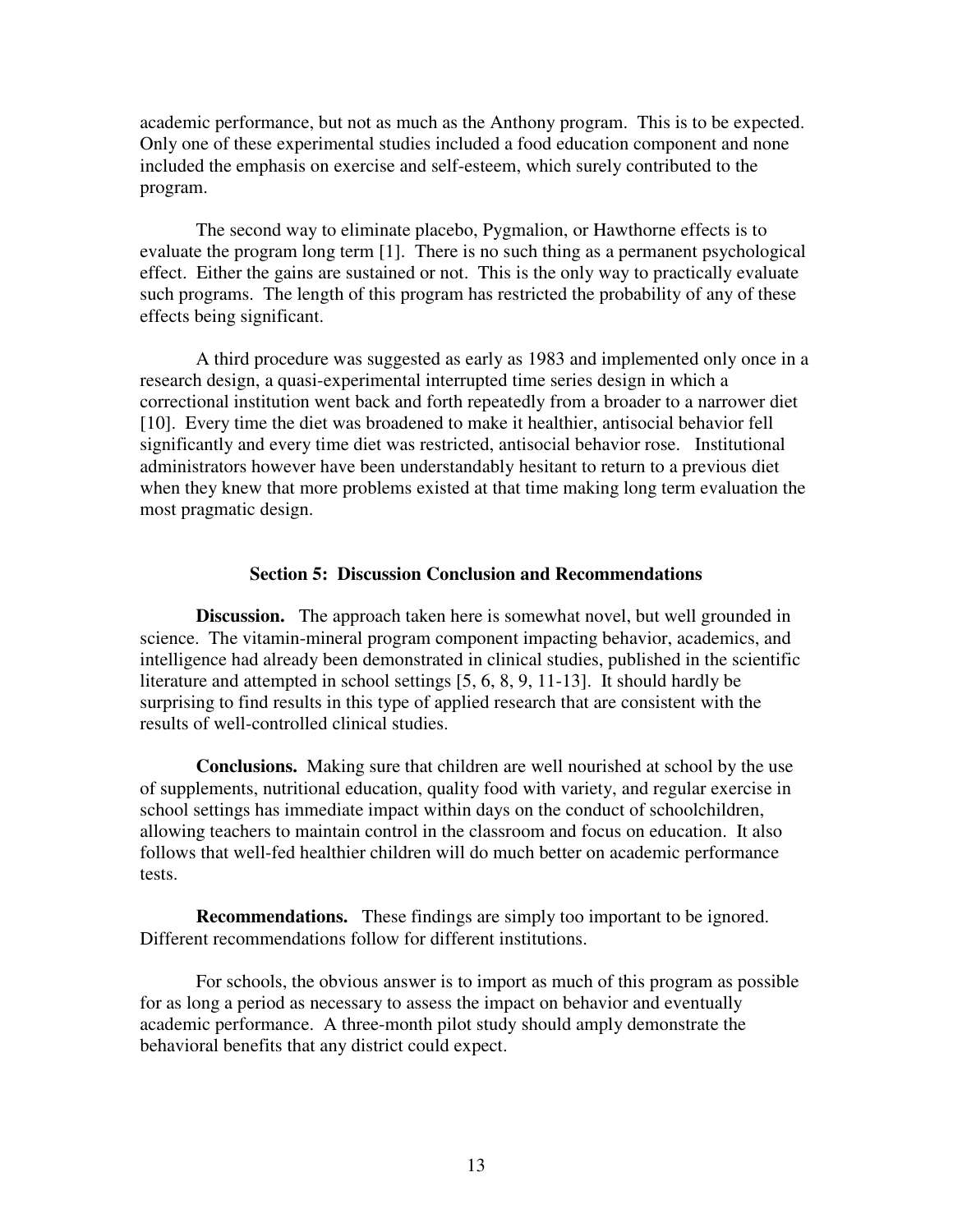For state and federal agencies, research funds are needed to support schools who wish to try this approach and to Universities who wish to find out why it works. Perhaps the entire program is necessary, or perhaps only a few of its component parts are critical, but without systematic study of each part, it is difficult to be certain why it works, and what additive or synergistic effects between the components exist.

What is clear is that the bulk of funds need to be administered to Districts that want safer schools and better grades now, and do not wish to wait years for pure academic research. There is room for both school application with evaluation and pure University research as to causation.

### **Section 6: List of Selected References**

- 1. Campbell DT, and Stanley JC. "Experimental and Quasi-Experimental Designs for Research on Teaching," in N.L. Gage, ed. *Handbook of Research on Teaching* (Chicago: Rand McNally, 1963) 171-246. Also published separately by Randy McNally, 1966.
- 2. Leedy PD. Leedy. *Practical Research Planning and Design,* Fifth Edition. (New York, MacMillan Publishing, 1992.
- 3. Maxfield MG, and Babbie E. *Research Methods for Criminal Justice and Criminology* (New York, Wadsworth Publishing Company, 1994).
- 4. Hagen FE. *Research Methods in Criminal Justice and Criminology,* Seventh Edition. (New York, Allyn and Bacon Publishers, 2005).
- 5. Schoenthaler SJ and Bier ID. "Food Addiction and Criminal Behavior" in *Food* Allergy and Intolerance. Brostoff, J. and Challacombe S. (ed). 2<sup>nd</sup> edition, (London, William Saunders Company, 2002).
- 6. Schoenthaler SJ and Bier ID. The effect of vitamin-mineral supplementation on juvenile delinquency among American schoolchildren: a randomized, doubleblind placebo-controlled trial. *Journal of Alternative and Complementary Medicine*. 2000 Feb; 6(1):7-17.
- 7. Siegel L. *Juvenile Delinquency*, Eighth Edition. (New York, Wadsworth Publishing Company, 2003).
- 8. Schoenthaler S.J., Amos S..P., Doraz W.E., Kelly M.A., Muedeking G.D., Wakefield J.A. "The Effect of Randomized Vitamin-Mineral Supplementation on Violent and Non-violent Antisocial Behavior Among Incarcerated Juveniles." http://ernesto.catchword.com/vl=7281515/cl=20/nw=1/rpsv/cgibin/linker?ini=carfax&reqidx=/catchword/carfax/13646907/v7n4/s14/p343 *Journal of Nutritional and Environmental Medicine.* 1997;7:343-3522.